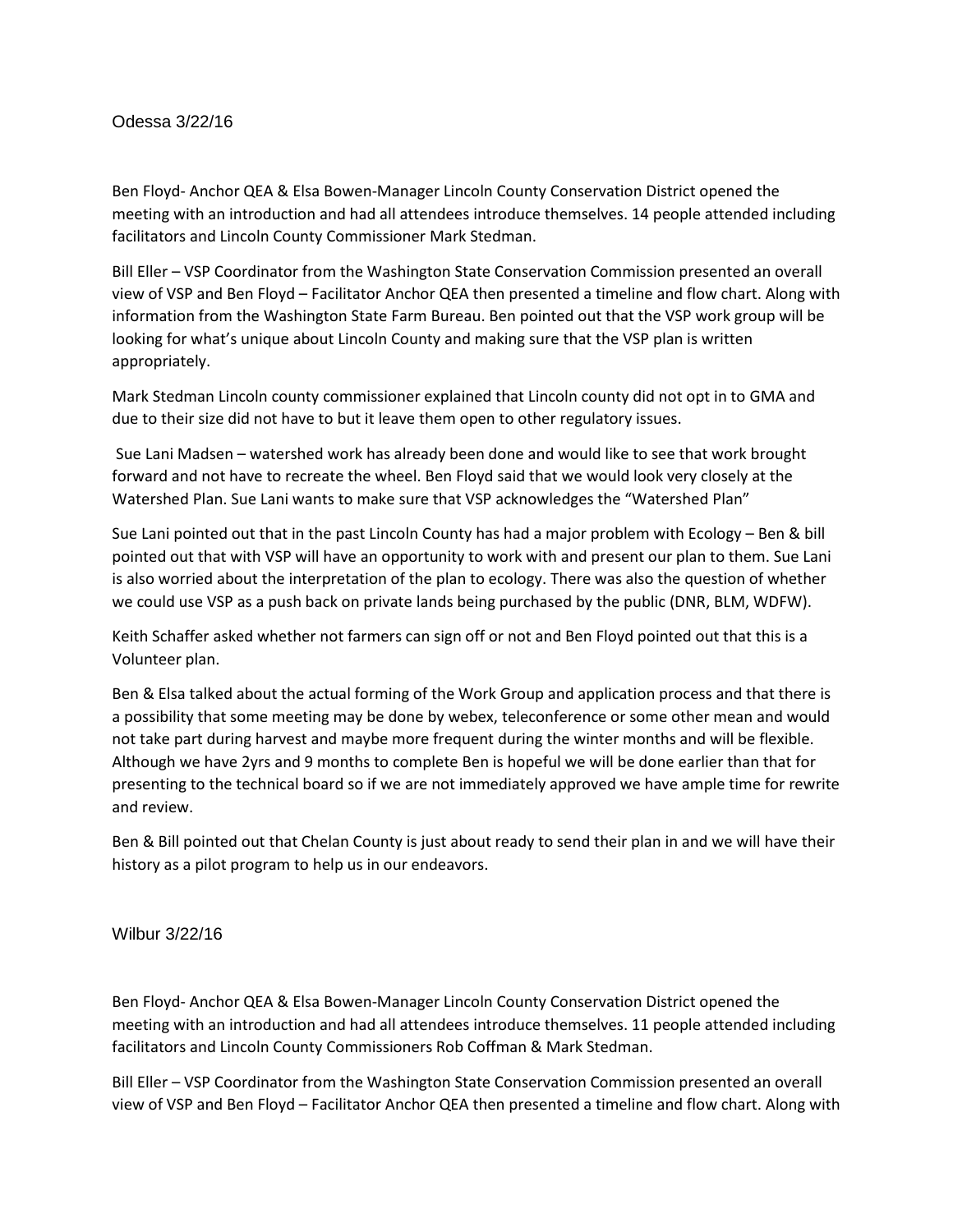information from the Washington State Farm Bureau. Ben asked "Who is already doing conservation projects with the CD?" 7 of 9 producers raised their hands.

Jeff Schiebel asked whether or not there would be incentive money for funding of projects and implementation in the future and Ben stated that that they are hopeful for funding in the future.

Bob Bandy had a question about producers with Ag on DNR ground and would this apply to them. Bill Eller stated that he would look into that and have an answer for us next week. Rob Coffman also questioned whether or not if the Sage Grouse programs would possibly be a problem.

A question was asked about where to find maps of Shoreline Management Plan in Lincoln County. Ben pointed out that they can be found on the Lincoln County website and Val for the CD stated that she'd add a link to the district website.

Bob Bandy also pointed out that Lincoln County is unique with its different amounts of rainfall and we have pasture, wheat, timber. Ben- "That is the beauty of VSP – writing the program to fit Lincoln County"

Commissioner Coffman had questions about the technical panel and what was the process for approval etc. Bill & Ben both explained that the process isn't quiet complete as no one has submitted a plan as of yet but that Chelan County will be ready to do so this next month.

Davenport 3/22/16

Kicked off the Davenport evening meeting with Ben Floyd- Anchor QEA & Elsa Bowen-Manager Lincoln County Conservation District with an introduction and had all attendees introduce themselves. 18 people attended including facilitators and Lincoln County Commissioners Mark Stedman & Scott Hutsell.

Bill Eller – VSP Coordinator from the Washington State Conservation Commission presented an overall view of VSP and Ben Floyd – Facilitator Anchor QEA then presented a timeline and flow chart. Along with information from the Washington State Farm Bureau. Ben pointed out that the VSP work group will be looking for what's unique about Lincoln County and making sure that the VSP plan is written appropriately. Ben also mentioned that hopefully there will be funding down the road for implementation and that Thurston & Chelan County –who were the pilot counties- are just about ready to present their plans for technical review.

Scott Hutsell – Lincoln County Commissioner had concerns that it was a little too fluid and also wanted to know how far along was Chelan and will we be able to know what is and isn't working for them? Scott also mentioned that Lincoln County has opted –in to VSP since we are not a GMA or Growth Management Act county as a safety net. Ben replied that "yes – we will be able to see and use Chelan's plans good and/or tried.

Rick Pereleberg – Reardan High School AG teacher had a question about the Technical review and/or regulatory people. Bill explained the technical plane and who they are; Amy Windrope DFW, Brian Cochrane WSCC, Kelly Mclain WSDA and Tom Clingman ECY.